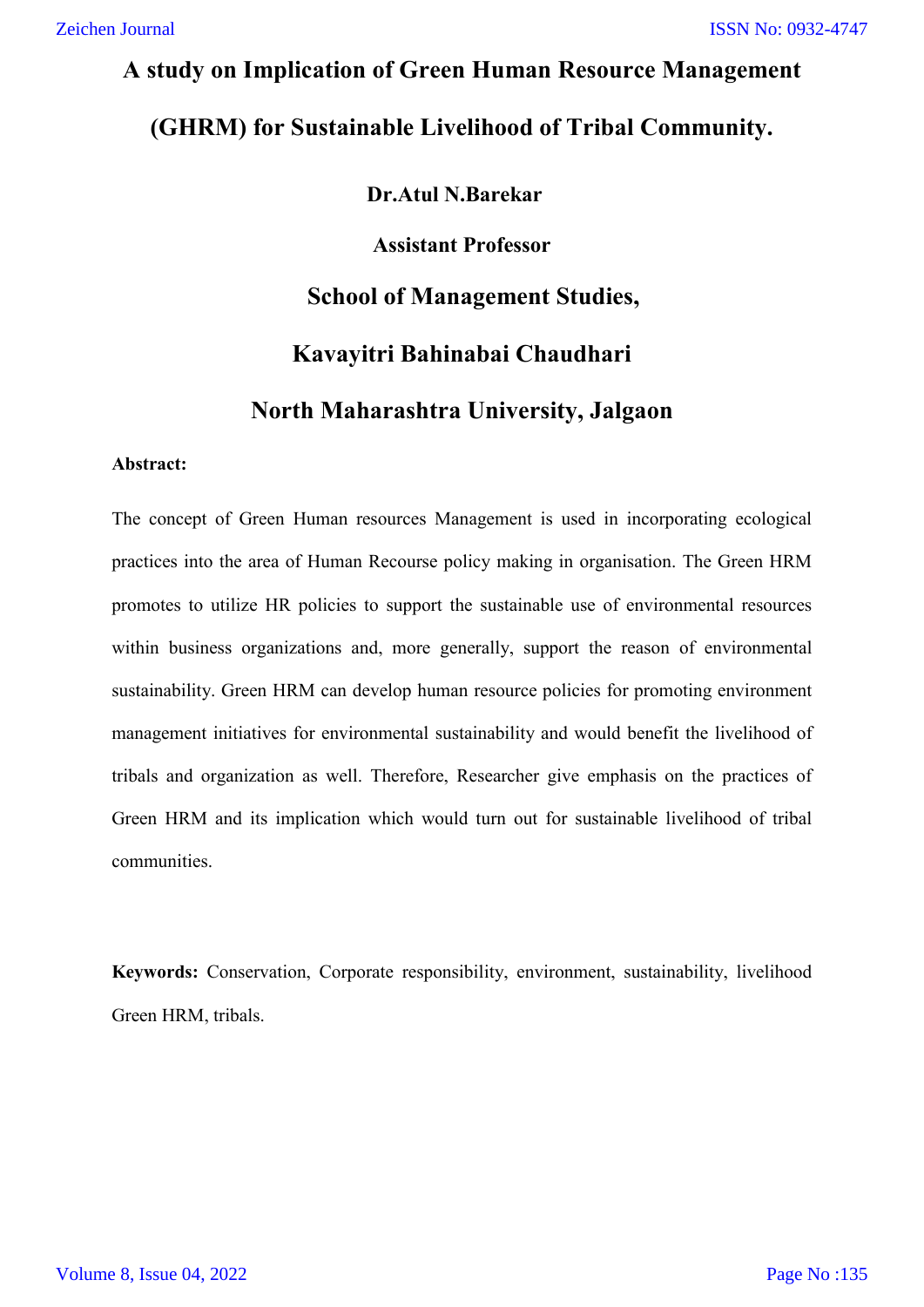#### **Introduction:**

Now a day, The Green Recourse Management is the buzz word for the organisation in order to incorporate ecological practices into the area of human resources policy. As for Maharashtra state is concern, majority of tribals are directly or indirectly dependent on forest resources and allied businesses and about 65 percent of population are directly involved in agricultural enterprise. The study is related to HR practices by contributing corporate efforts towards conservation and preservation of natural environment which will ultimately ensure environmentally sustainable growth and development of the businesses.

Thus, by adopting the Green HR practices in the management philosophy, the Green HRM will become an important role in the industry to promote environmental sustainability which can benefit the livelihood of the tribal people (Jain G, 2015). Environmentally friendly HR practices can be possible in the vicinity of forest region by not only to satisfy the nutritional gap of tribals but also to promote environmental sustainability to attain the goal of Green HRM.

Unfortunately, the big projects like irrigation dams, coal mining, mineral excavation project of limestone, manganese etc. in the buffer and core zone of forest are disturbing the tuning of sustenance between tribals and wild creatures resulting in man-animal conflict. The encroachment of local governments and private interests on forests and mineral resources has pushed tribal groups onto increasingly degraded land, thus making their survival a constant struggle. In order to have a win-win conditions for the corporate and tribal habitat, there is an emerging need of integrating environment management system into Human resource Management to have Green HRM practices to promote environment sustainability. Thus, Green HRM can develop human resource policies for promoting environment management initiatives for environmental sustainability and would benefit the livelihood of tribals vis-àvis organization as well. Therefore, emphasis has been given on the practices of Green HRM which would bring out a sustainable livelihood of tribal communities.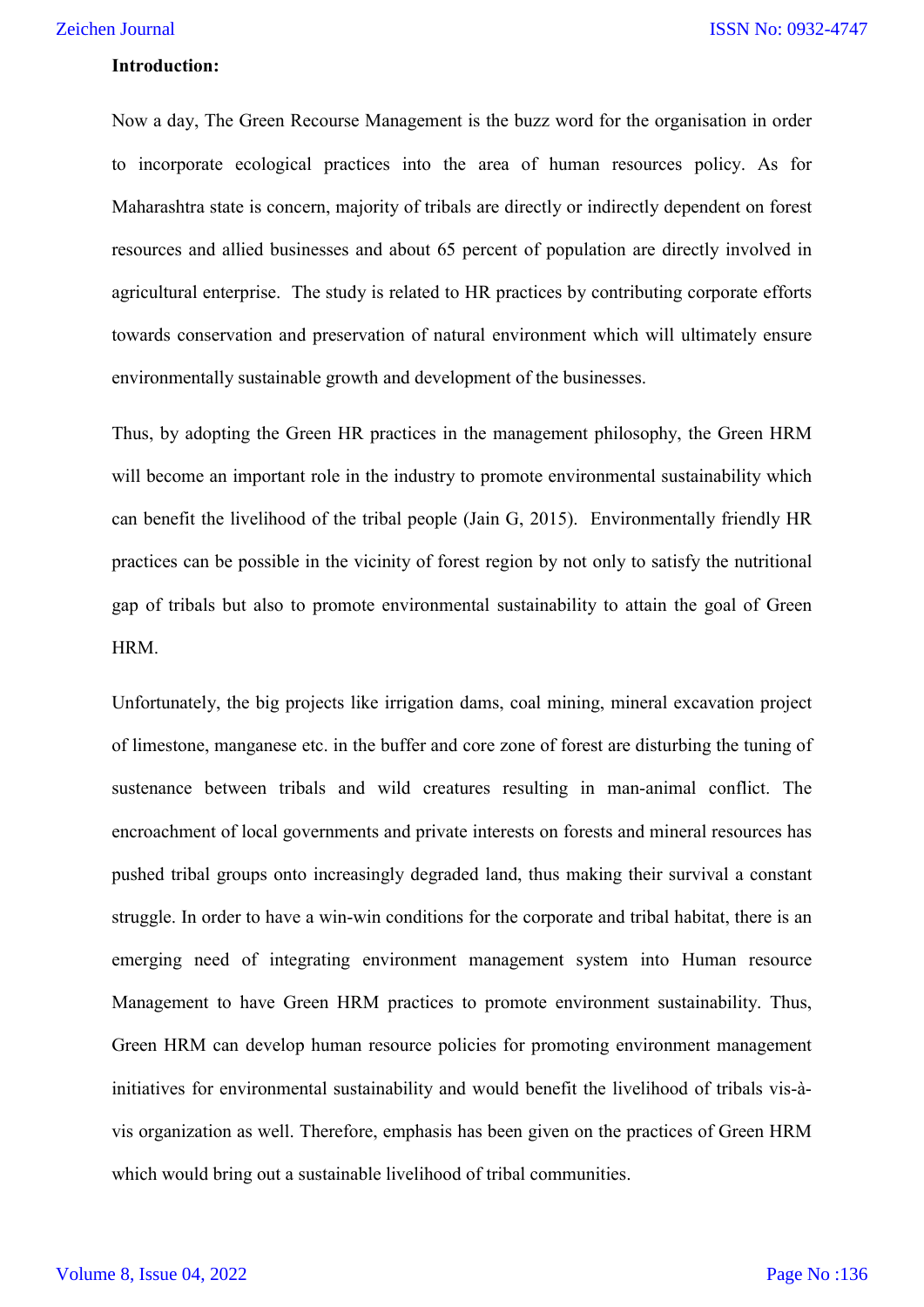## **Review of literature:**

#### **Impact of Globalization and liberalization on Tribal Habitat**

Since long back, tribals were backward in all aspects like health, education and economic progress. Tribals were ignored in the process of development in the British age. It is clearly explained by (Samantaray, 1999) that during British empire, the tribals were completely neglected due to the policy of 'leave them alone', which kept them isolate and deprived from fruits of scientific and technological advancement in lifestyle, cultures and languages. After independence situation of tribals did not improve up to expectations. Even today they face major problems like education and economic backwardness.

These habitats started with being monolithic in their composition. In time there was an increase in the tribal population and increasing pressure was exerted by transformation of the tribals into peasant communities but the hilly, arid, forested tracts remained unsuitable, and they moved towards Jhum (shifting) cultivation. With the increase in population and the increasing pressure exerted by non-tribal peasant communities on arable land, tribal communities inhabiting areas suitable for sedentary cultivation were either assimilated by non-tribal com- munities or were squeezed into those areas of their primeval homelands which were negative from the point of view of settled agriculture. Therefore, the proportion of the non-tribal groups in the tribal areas remained low (Raza and Ahmed 1990).

Many of the tribal communities had to leave their traditional occupations and are forced to seek employment outside the forest as unskilled plantation workers and laborers. They became wage laborers and their labour was mostly determined by season and availability of work. This change from the traditional way of living resulted in a gradual loss of indigenous features and lead to adoption of new attributes among the tribes. The division between the changing environment and their cultural practices influenced the livelihood of tribal people.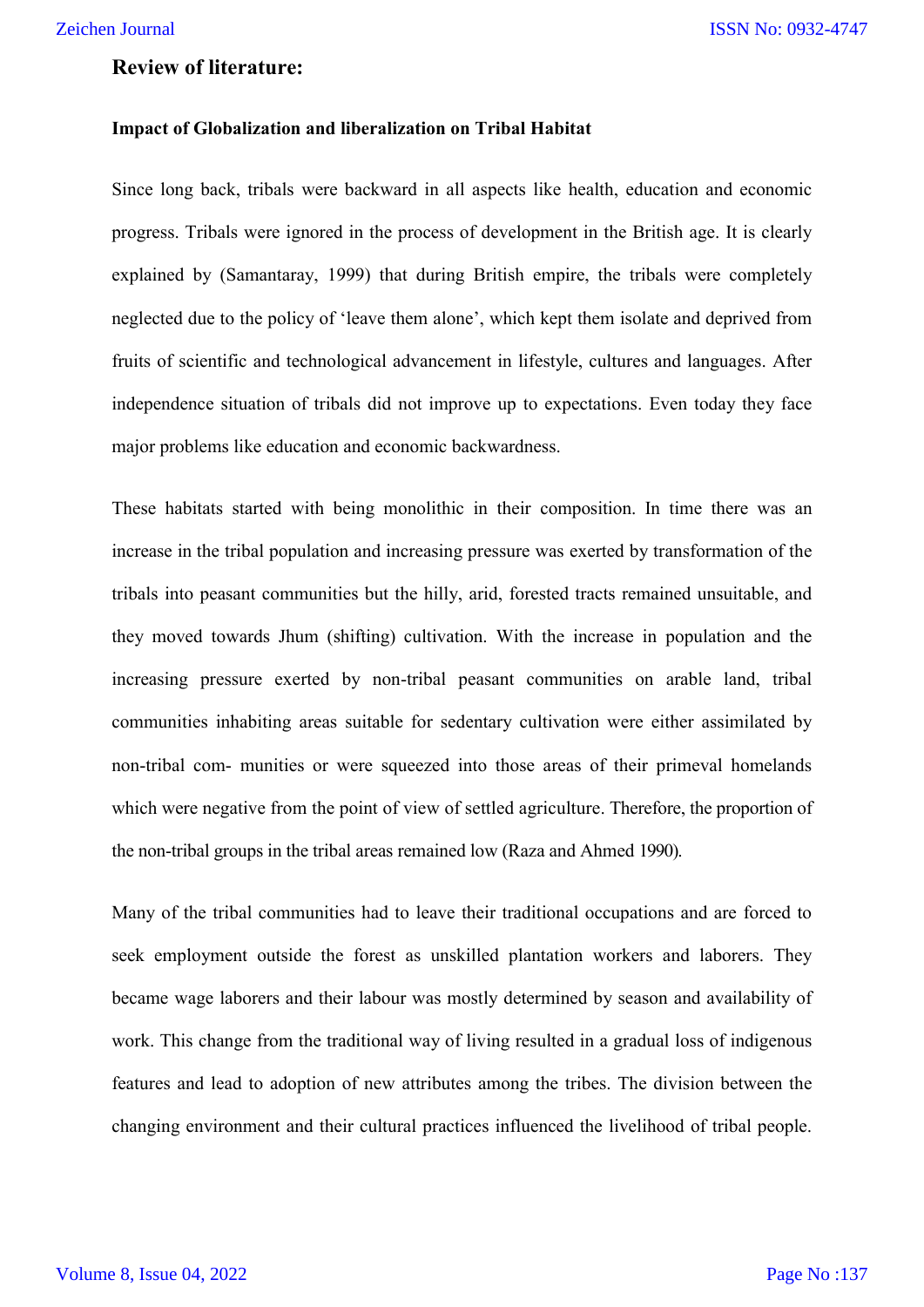In spite of the changes in their livelihood practices most of the tribals still observe their indigenous customs and practices.

The transformation process has affected the indigenous communities of India, particularly their culture, languages and style. Tribal development policies and programs in India envisage that all the tribal communities will develop and will integrate with the mainstream. The advantages of the development programs should reach all sections of tribal communities based on their site plans.

Globalization and liberalization can cause uncontrolled reduction of forest rich regions to fulfill import demands of forest and indigenous communities. In many ways, Globalization destroys tribal identity. Globalization is not merely a question of marginalization for indigenous peoples. The impact of globalization on the tribal communities is diverse, and often they are ones most harmfully affected. The benefits of development build up under globalization have not reached the marginalized sections of the community. It`s disturbing shock on family and harm to traditional social life is a main concern. Globalization forces a consumerist culture on the society. In order to ensure the growth of consumerism, globalization has to destroy their social conscience, value system and traditional economic system of indigenous communities.

Unfortunately, even after 73 years of Independence, tribals are away from general progress of country, lying in downward strata of development and being exploited for generations. The constitution of India has provided security justice, liberty, equality and fraternity for all citizens. Nutrient food and good health are right of every citizen. (Ailaiah, 2003) has stated that Article 46 of the constitution lays down that the state shall promote with special care regarding education and economic interests of the weaker section of people and in particular, of the scheduled tribes and shall protect them from social injustice and all forms of exploitation.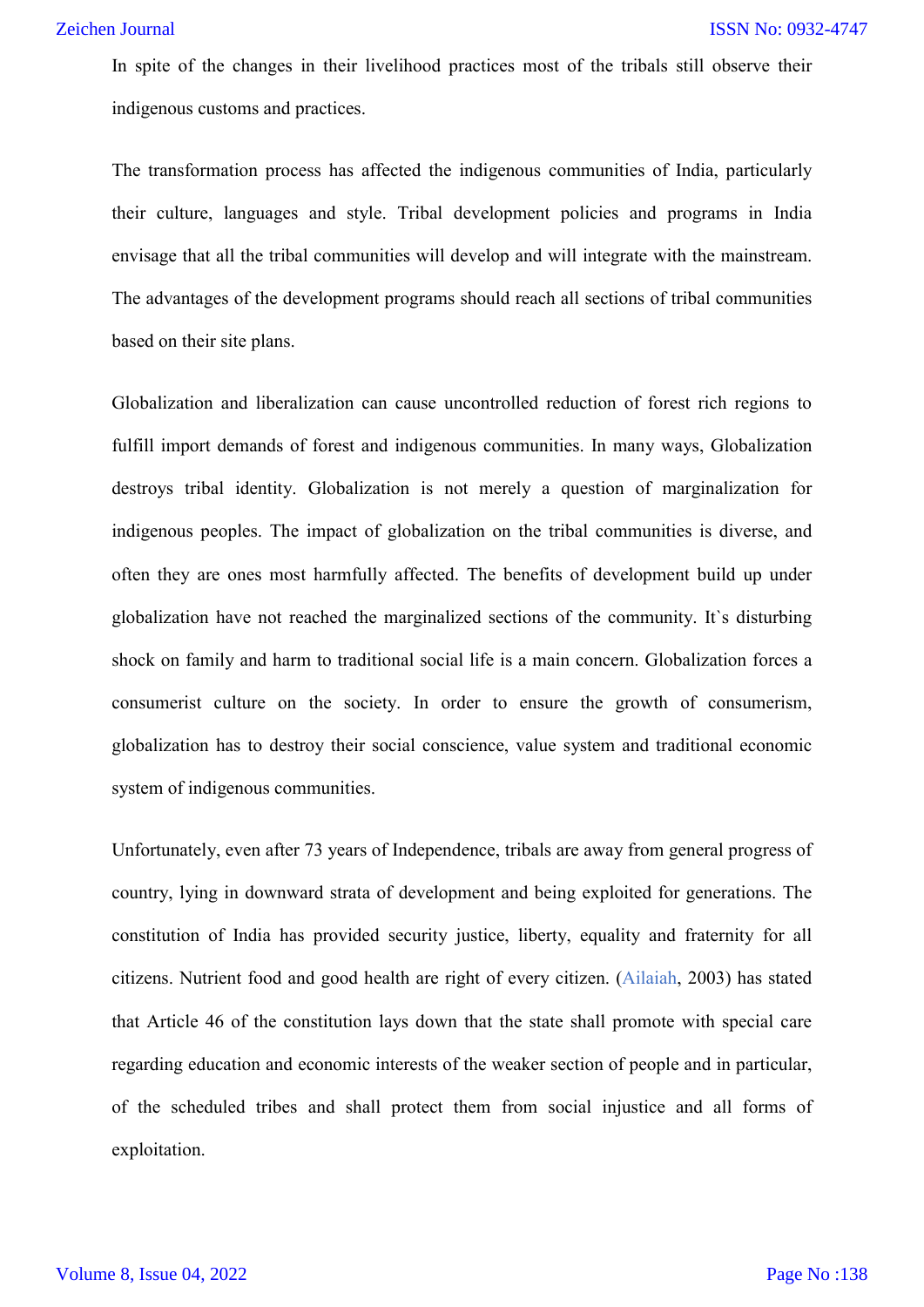#### **Green HRM**

The existing literature in the HR implication on the topic of Green HRM suggests that there should be more corporate social obligations in order to initiate green activities to promote the cause for natural sustainability and welfare of the tribal community. The relationship of society and business can be undertaken by a company to fulfil corporate obligations which include education and gender equality, setting up homes for women, orphans and the senior citizens.

The Green HRM promotes to utilize HR policies to support the sustainable use of environmental resources within business organizations and, more generally, support the reason of environmental sustainability. As per Liu (2010), Business organizations play a key role in the problems of environmental management since they are part of our society and cannot be isolated from the environment. According to Yusliza Mohd Yusoff (2015), The concept of Green HRM is still unclear and needs to be developed, the study has done Qualitative-based research to gain deeper insights and understandings in this regard to Developed broad conceptualizations of Green HRM. Corporate green HR focuses on high levels of technical and managerial competencies for employees as the firm wants to develop innovative environmental initiatives and functions that have tremendous managerial implications (Hosain, S., and Rahman, M. S, 2016).

Dutta postulates that, the Green Human resource Management is a manifesto which helps to create green workforce that can understand and appreciate green culture in an organization. Such green initiative can maintain its green objectives all throughout the HRM process of recruiting, hiring and training, compensating, developing, and advancing the firm's human capital (Dutta, 2012). Hence, the Green HRM policies promotes to make sustainable use of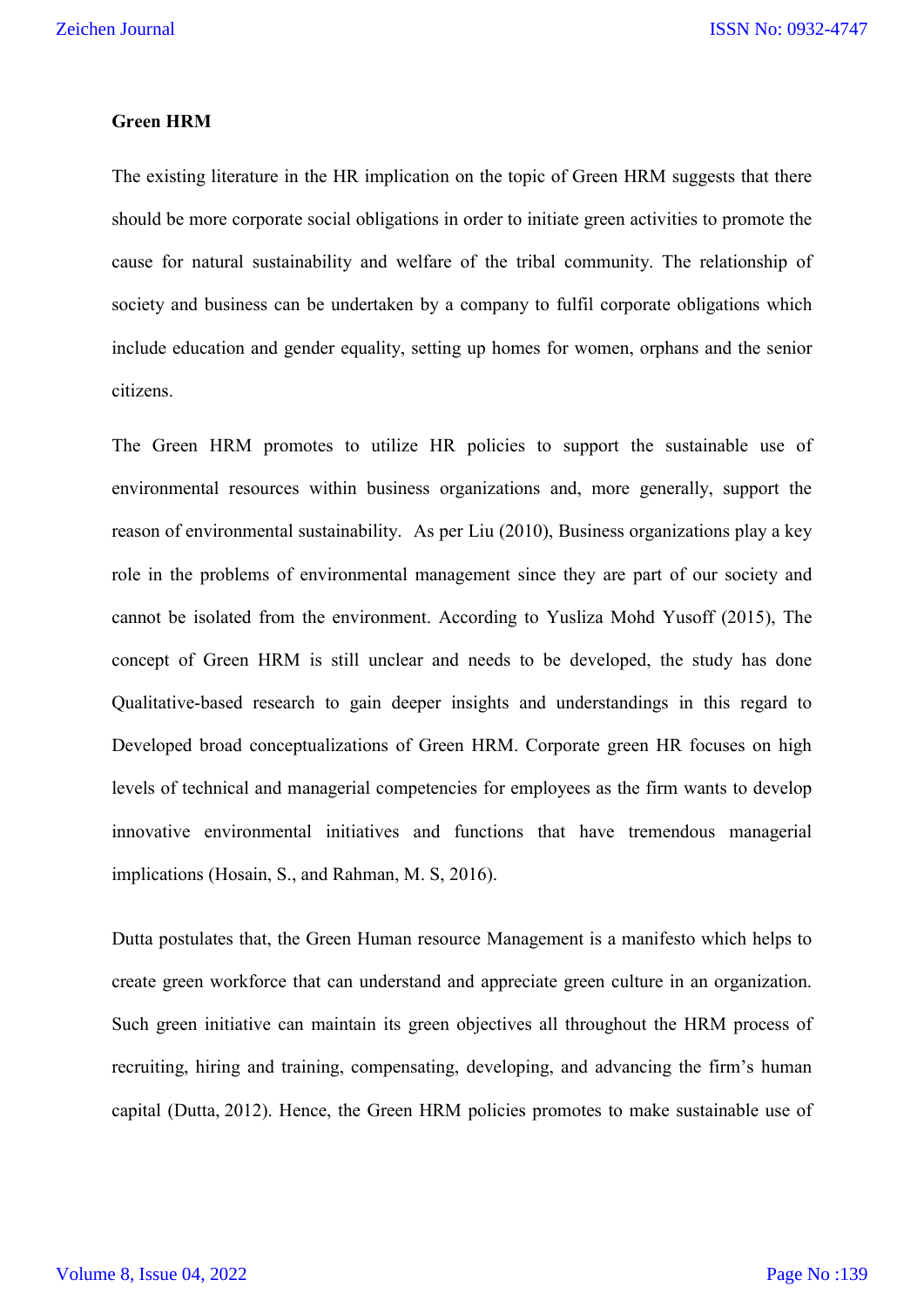#### Zeichen Journal

resources within business organization and create improved employee morale and satisfaction.

Sharma and Gupta stated that, the Environment Management (EM) as an element of Green HRM, training and development should focus on development of employees' skills, knowledge and attitudes about environment conservation and EM initiatives. The activities should include training people working methods in how to conserve energy, reduce waste, diffuse environmental awareness and provide opportunity to engage employees in solving environmental problems.

From the above discussion, the researcher envisages that, Green HRM is a need of an hour and could only be possible in intermingle the policies of Green HRM to promote tribal Habitat.

#### **Objective of the Research**

- 1. To study the Green HRM and its relevance to Environmental sustainability.
- 2. To analyse the implication of Green HRM on the livelihood/Habitat of tribal Community.

#### **Research Methodology**

**Data Collections:** Primary data for research study was to collect samples by means of a survey method which were conducted in North region of Maharashtra i.e., Khandesh region. The sample size was 400. The Questionnaire was used to collect Primary Data.

#### **Framework of Analysis**

Researcher represent the data by Graphically by using Pie Charts and Bar Diagrams. Researcher has used chi-square test for checking dependency of attributes and for testing equality proportion we use proportion test.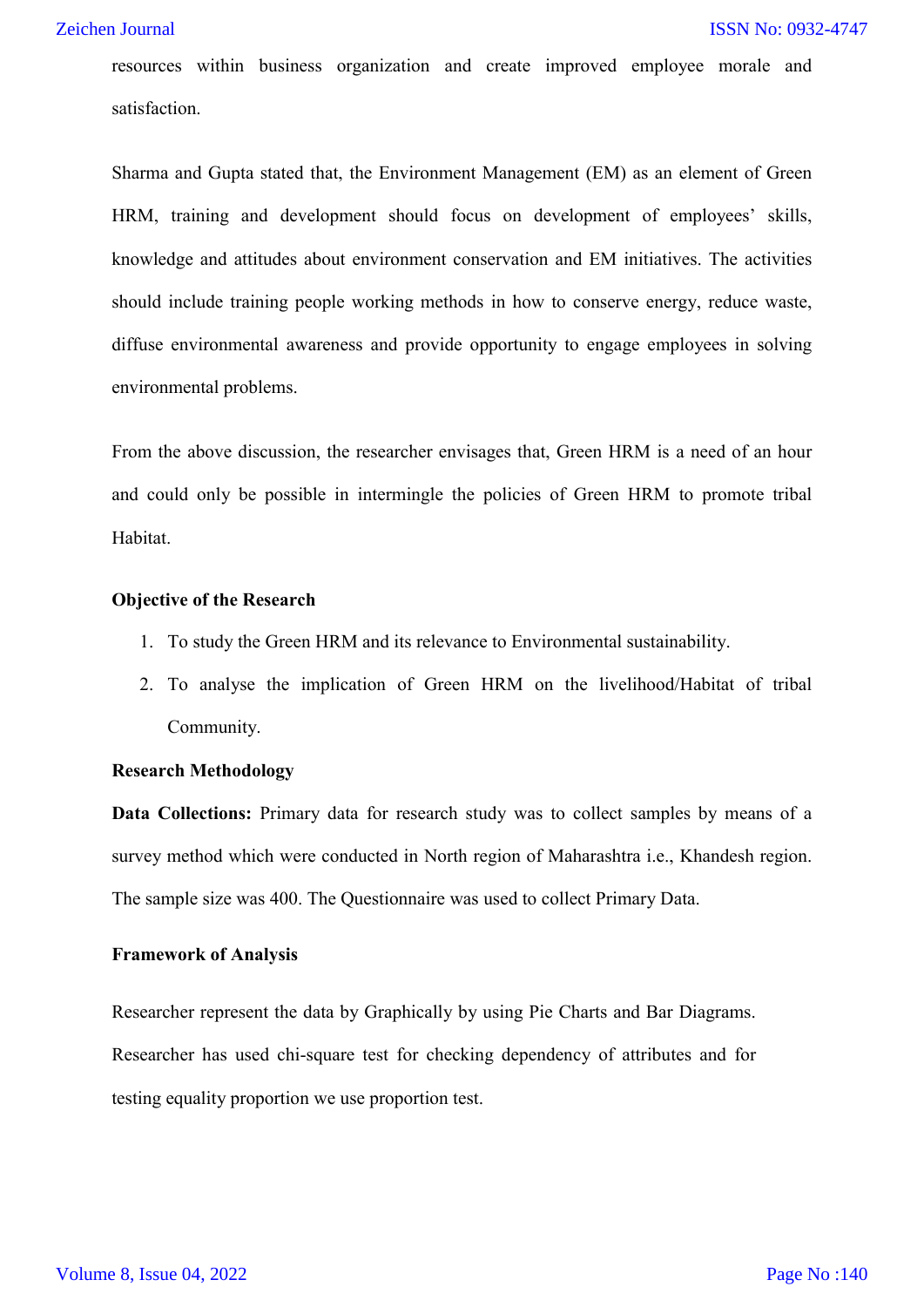## **Analysis and Interpretation**

**H03:** Policies/Schemes and subsidies have failed in disseminating HR Practices for Sustainable Livelihood/Habitat.

**H3:** Policies/Schemes and subsidies have not failed in disseminating HR Practices for Sustainable Livelihood/Habitat.

|                    |                |                       |                          | benefits of        |       |
|--------------------|----------------|-----------------------|--------------------------|--------------------|-------|
|                    |                |                       | Polices/Schemes/Subsidie |                    |       |
|                    |                |                       | S                        |                    |       |
|                    |                |                       | Yes                      | $\overline{No}$    | Total |
|                    |                | Count                 | 55                       | 107                | 162   |
|                    |                | <b>Expected Count</b> | 49.0                     | 113.0              | 162.0 |
|                    |                |                       |                          |                    |       |
|                    | Yes            |                       |                          |                    |       |
|                    |                | % Benefits of         | 33.3%                    | 28.2%              | 29.7% |
| Government/NGO     |                | Polices/Schemes/      |                          |                    |       |
| 's/Local Bodies /  |                | Subsidies             |                          |                    |       |
| Organisation       |                | Count                 | 110                      | 273                | 383   |
| (Under CSR) are    |                | <b>Expected Count</b> | 116.0                    | $\overline{267.0}$ | 383.0 |
| taking concern in  |                | % Benefits of         |                          |                    |       |
| disseminating HR   |                | Polices/Schemes/      |                          |                    |       |
| Practices for      | N <sub>o</sub> | Subsidies             | 66.7%                    | 71.8%              | 70.3% |
| Sustainable        |                |                       |                          |                    |       |
| Livelihood/Habitat |                |                       |                          |                    |       |

## **Table 1: Benefits of Polices/Schemes/Subsidies**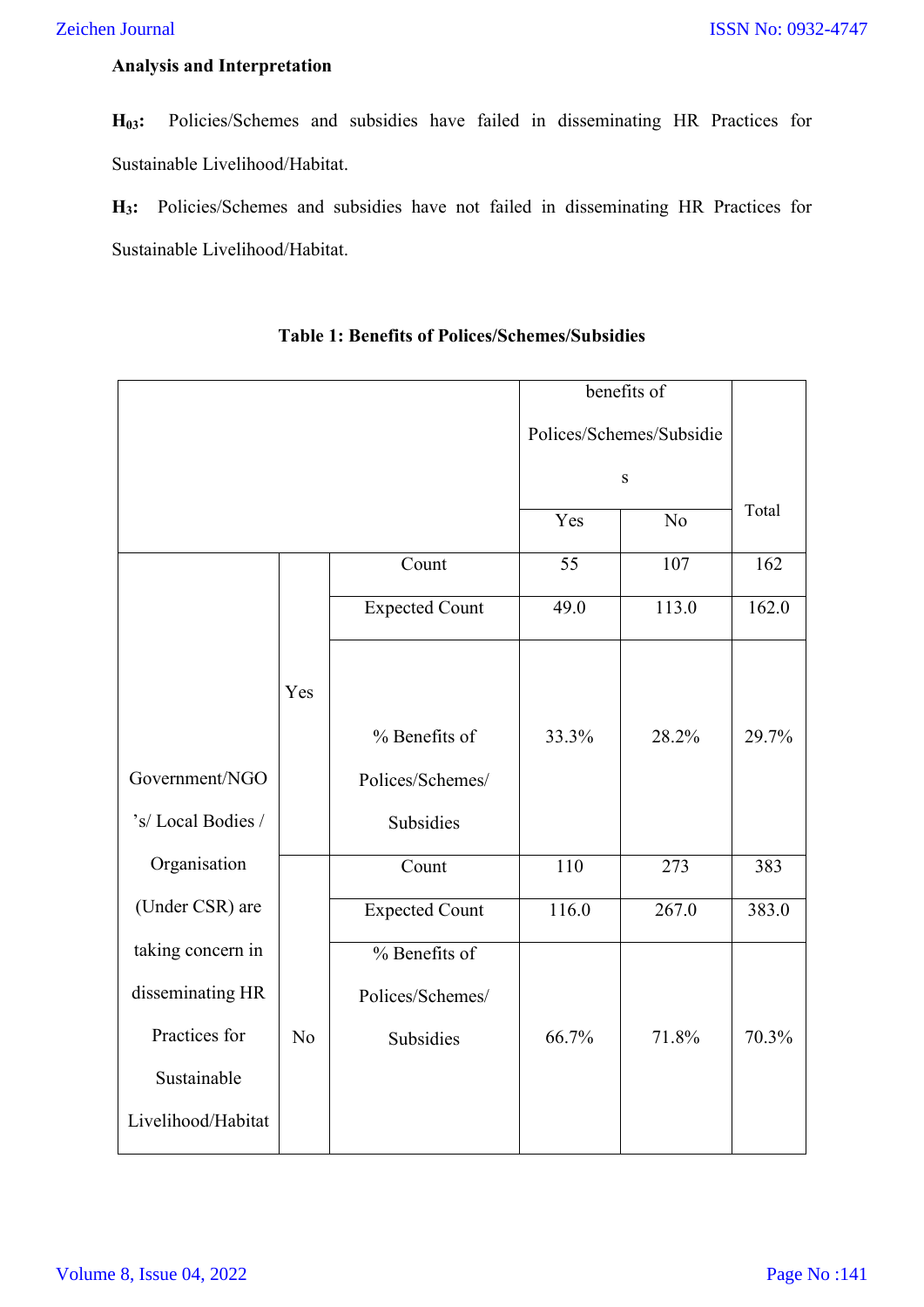#### ISSN No: 0932-4747

|       | Count                 | 165    | 380    | 545           |
|-------|-----------------------|--------|--------|---------------|
|       | <b>Expected Count</b> | 165.0  | 380.0  | 545.0         |
|       | % Benefits of         |        |        | 100.0         |
| Total | Polices/Schemes/      | 100.0% | 100.0% | $\frac{0}{0}$ |
|       | Subsidies             |        |        |               |

(Source: Survey Data)

#### **Table 6** Chi-Square Tests

|                    |       | Value   df   Asymp. Sig. (2-sided) |
|--------------------|-------|------------------------------------|
| Pearson Chi-Square | 1.475 | 0.225                              |

#### **Interpretation**

As per table 6 revealed that, a Pearson chi-square test showed that there was a significant relation. Therefore, researchers can conclude that, Policies/Schemes and subsidies have failed in disseminating HR Practices for Sustainable Livelihood/Habitat of tribals.

$$
\chi
$$
2 (1, N = 545) = 1.475, P = 0.225.

### **Conclusion**

From the research study, it is concluded that, though the Green Movement is creating awareness within organizations and compelled to embrace environment-friendly to promote environmental sustainability; but on the other side it seems that, there is no such benefit avails to the tribal people even though they are possessing major share of Forest land and natural resources. Most of the CSR activity of corporate are merely used when companies are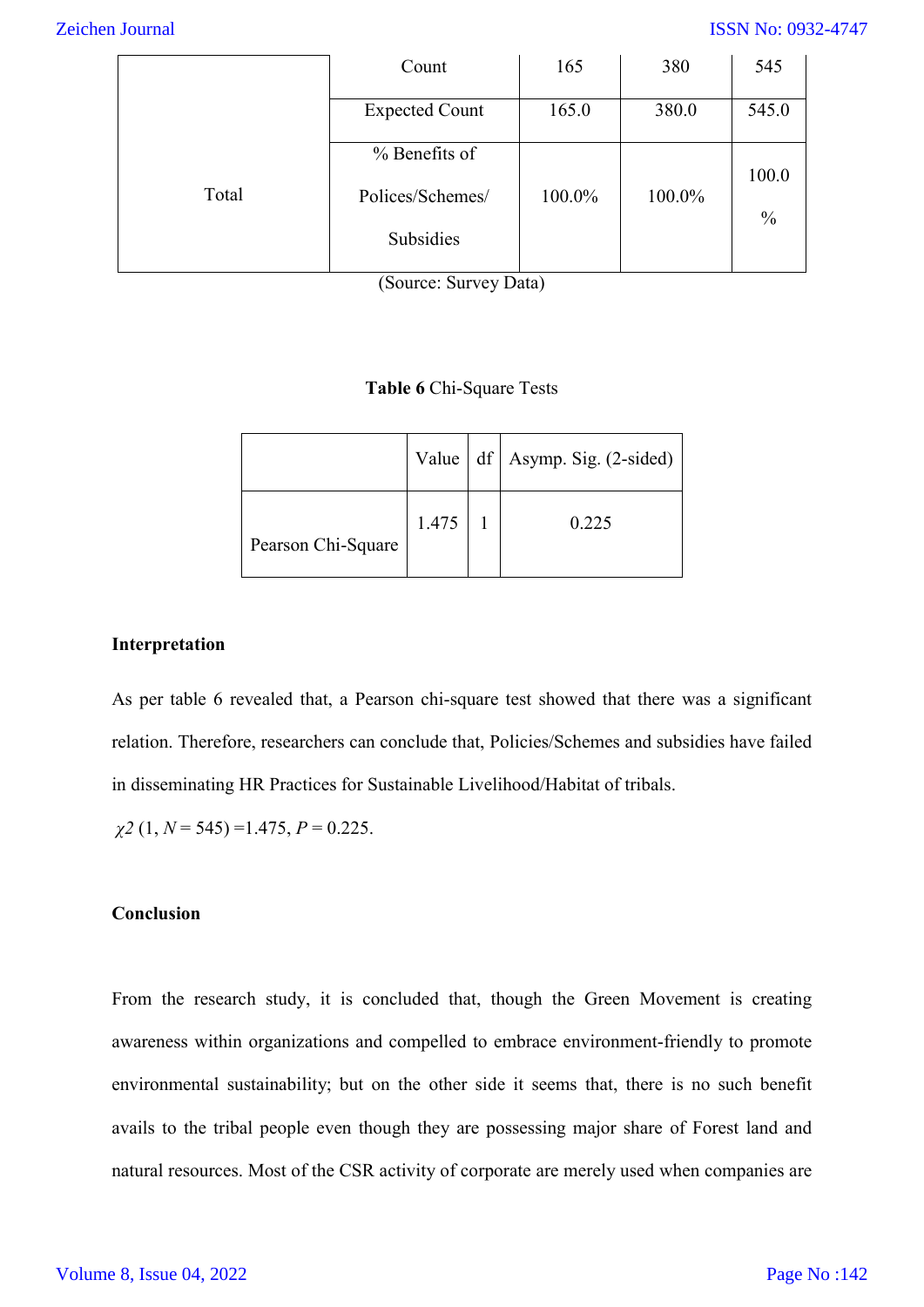more indulge in profit oriented and their activities are all subservient to their Green Movements or Green objectives. Superficially, the organizations ensure to meet future expectations of people by implementing social development projects such as green activity, Poverty, tribal welfare etc. but in reality, no such projects help in changing life of such downtrodden peoples.

By and Large the Green HRM is effective if the organization really wants to carry out green movement and it can only possible with the help of employees and stakeholders. Green HRM practices would definitely leads to sustainable livelihood of tribals by accomplishing the goals of green movements within the organization with the help of employees and stakeholders. Thus, Green HRM practices motivates to conserve natural environment vis-àvis tribal habitat. At last, the researcher emphasises on the organizational initiative to practice green movement which should be intermingle with the tribal movement in conserving the environment and habitat of the tribals.

#### **Limitation:**

The study has been confined to only one districts of Maharashtra i.e., North Maharashtra Region. However, only district may not be a representation of the entire tribal population of Maharashtra state. CSR activity and Green HRM practices may be differ from place to place which could be beneficial for tribal community.

#### **Acknowledgment**

The author would like to acknowledge ICSSR, New Delhi (Funding Agency) and Ministry of Education to work on the field of Tribal Livelihood. I am also thankful to my Director, School of Management Studies, KBC North Maharashtra University, Jalgaon, for encouraging guidance and discussion that motivates to write the research paper.

#### **References:**